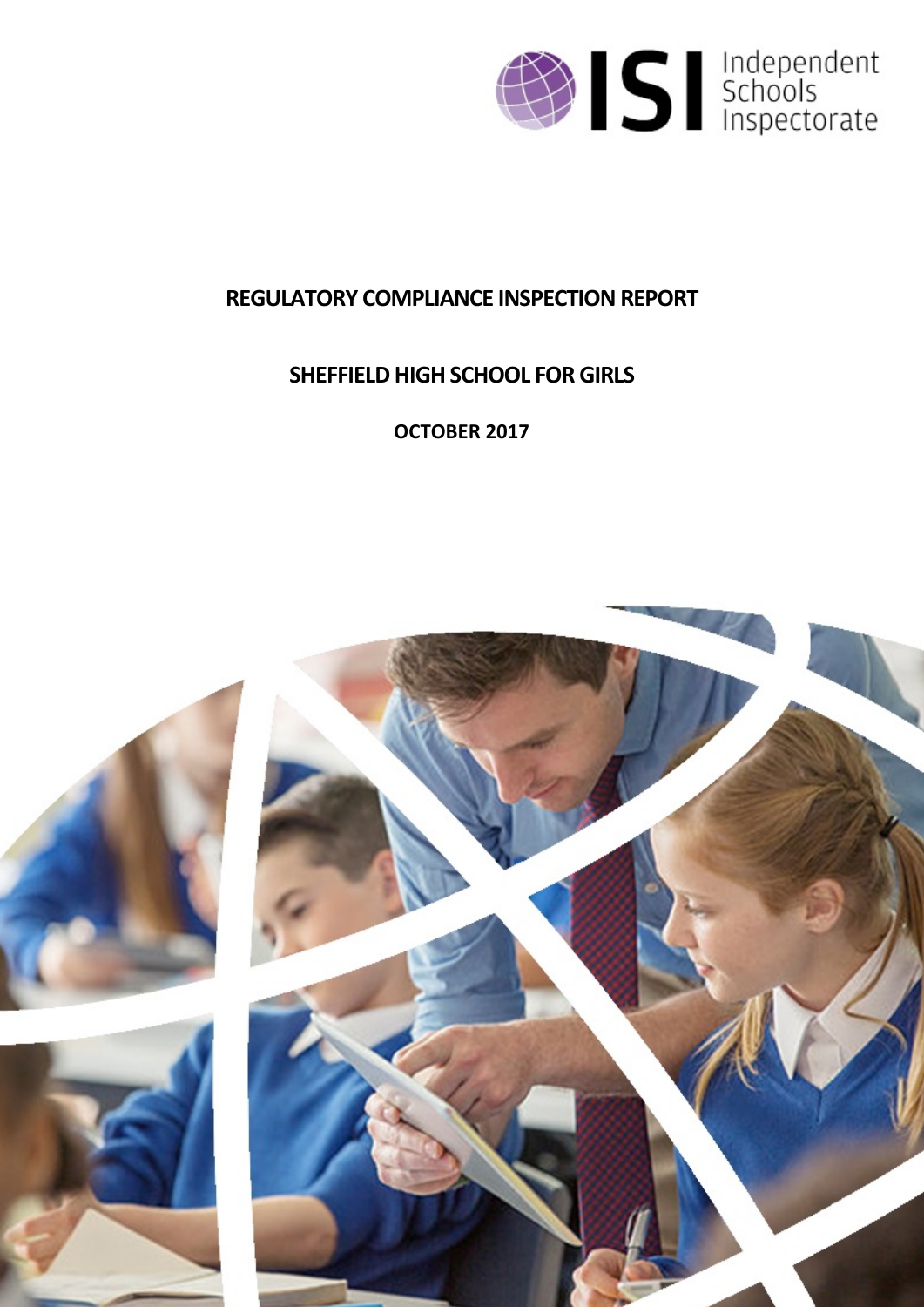|    | <b>SCHOOL'S DETAILS</b>                                              | 3                       |
|----|----------------------------------------------------------------------|-------------------------|
| 1. | <b>BACKGROUND INFORMATION</b>                                        | 4                       |
|    | <b>About the school</b>                                              | 4                       |
|    | What the school seeks to do                                          | 4                       |
|    | About the pupils                                                     | 4                       |
| 2. | <b>REGULATORY COMPLIANCE INSPECTION</b>                              | 5                       |
|    | <b>Preface</b>                                                       | 5                       |
|    | <b>Key Findings</b>                                                  | 6                       |
|    | PART 1 - Quality of education provided                               | 6                       |
|    | PART 2 - Spiritual, moral, social and cultural development of pupils | 6                       |
|    | PART 3 - Welfare, health and safety of pupils                        | 6                       |
|    | PART 4 – Suitability of staff, supply staff, and proprietors         | 6                       |
|    | PART 5 – Premises of and accommodation at schools                    | 6                       |
|    | <b>PART 6 – Provision of information</b>                             | $\overline{\mathbf{z}}$ |
|    | PART 7 - Manner in which complaints are handled                      | 7                       |
|    | PART 8 – Quality of leadership in and management of schools          | $\overline{\mathbf{z}}$ |
| 3. | <b>INSPECTION EVIDENCE</b>                                           | 8                       |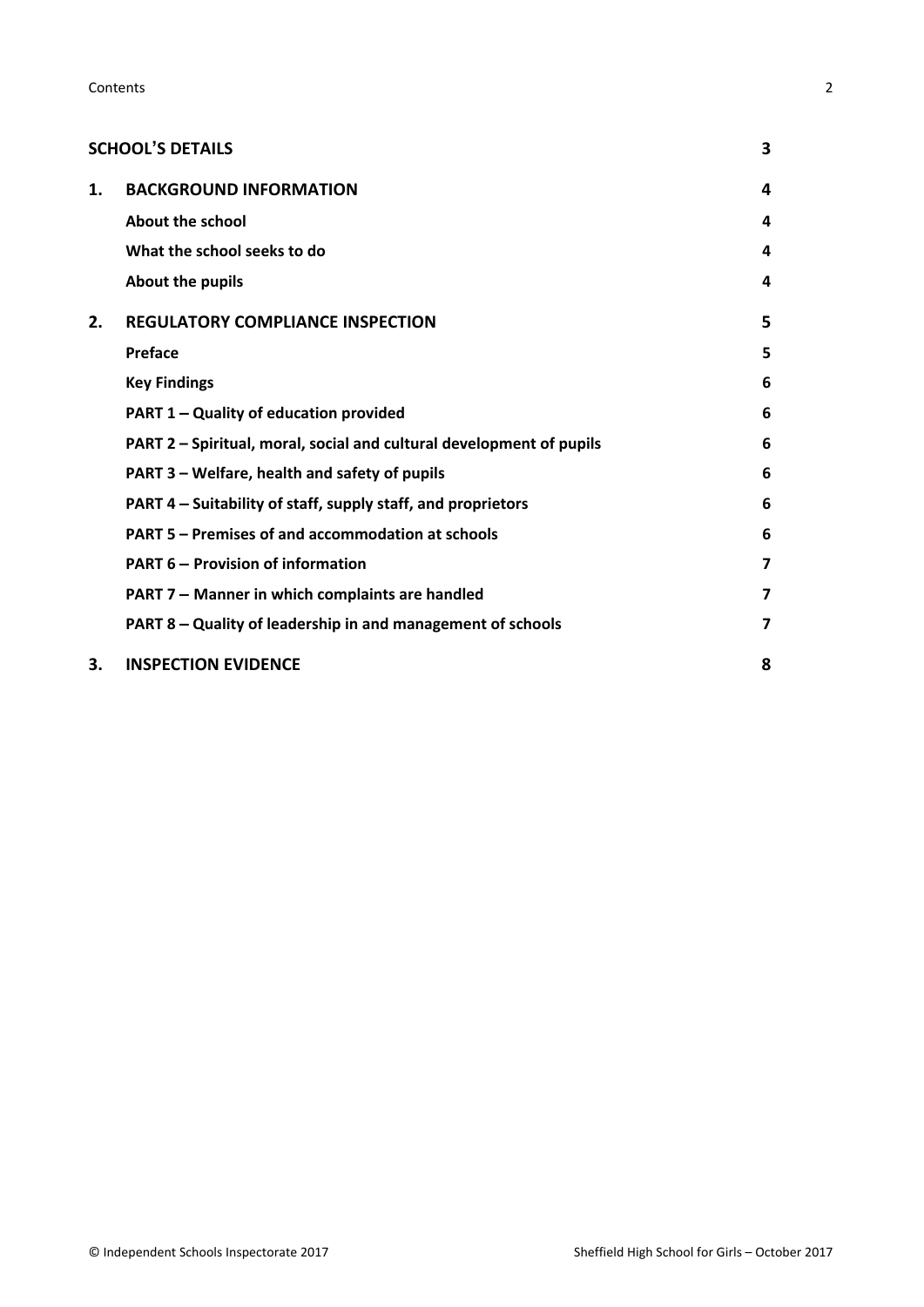## <span id="page-2-0"></span>**SCHOOL'S DETAILS**

| <b>School</b>                    | Sheffield High School for Girls                                   |     |                   |     |
|----------------------------------|-------------------------------------------------------------------|-----|-------------------|-----|
| <b>DfE</b> number                | 373/6021                                                          |     |                   |     |
| <b>Registered charity number</b> | 306938                                                            |     |                   |     |
| <b>Address</b>                   | 10 Rutland Park<br>Sheffield<br>South Yorkshire<br><b>S10 2PE</b> |     |                   |     |
| <b>Telephone number</b>          | 01142 660324                                                      |     |                   |     |
| <b>Email address</b>             | enquiries@she.gdst.net                                            |     |                   |     |
| <b>Headmistress</b>              | Mrs Valerie Dunsford                                              |     |                   |     |
| Proprietor                       | The Girls' Day School Trust (GDST)                                |     |                   |     |
| Age range                        | 3 to 18                                                           |     |                   |     |
| Number of pupils on roll         | 970                                                               |     |                   |     |
|                                  | <b>Boys</b>                                                       | 9   | Girls             | 961 |
|                                  | Pre-school<br>and Infants                                         | 100 | <b>Juniors</b>    | 205 |
|                                  | <b>Seniors</b>                                                    | 472 | <b>Sixth Form</b> | 193 |
| <b>Inspection dates</b>          | 18 to 19 October 2017                                             |     |                   |     |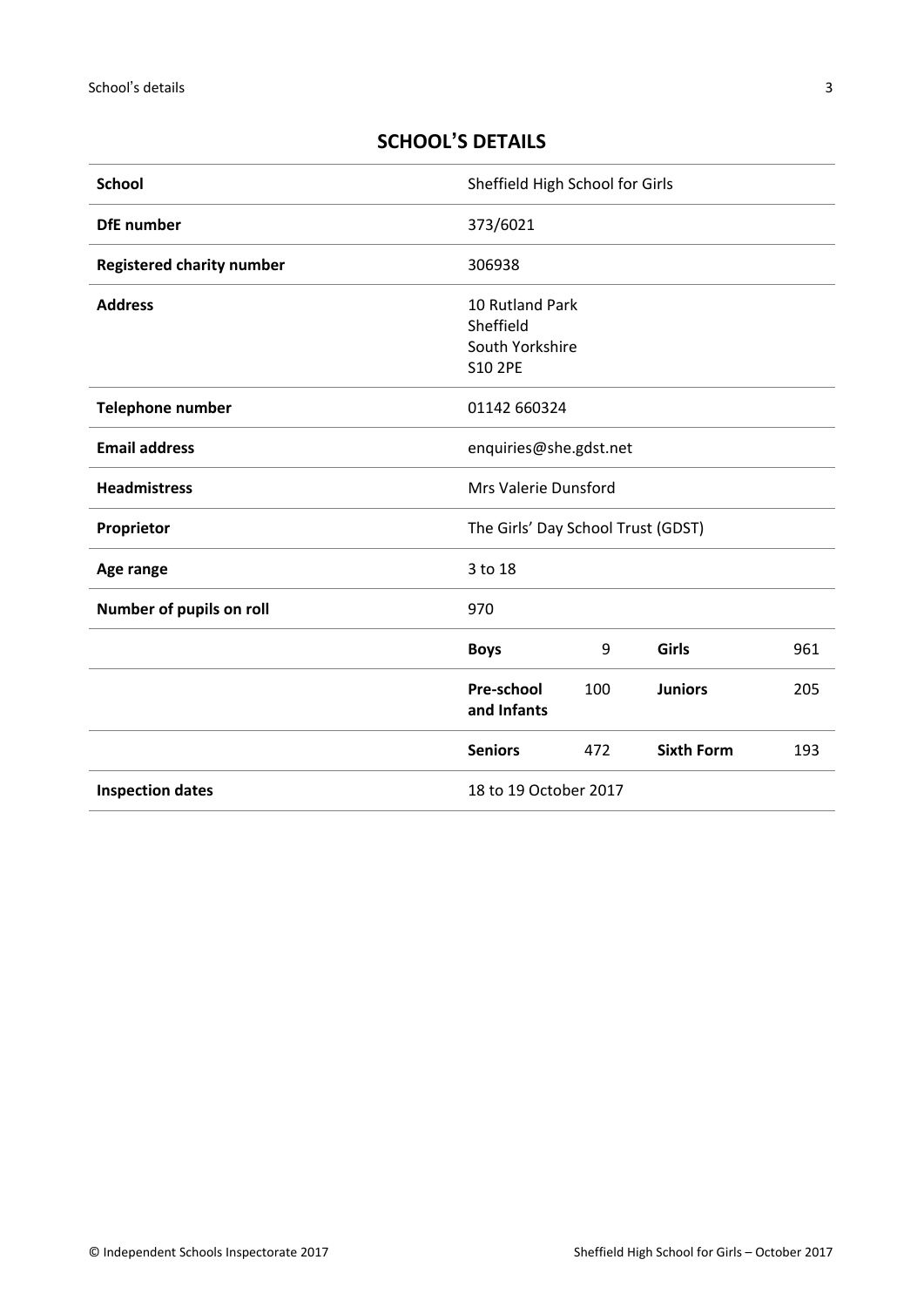## <span id="page-3-0"></span>**1. BACKGROUND INFORMATION**

#### <span id="page-3-1"></span>**About the school**

1.1 Sheffield High School for Girls, founded in 1878, is an independent day school for pupils aged 3 to 18 years. It is one of 26 schools administered by the Girls' Day School Trust (GDST) and is overseen by trustees and executive officers of the GDST, assisted by a local governing body.

1.2 Since the previous inspection, the junior school has merged with a local prep school and now includes boys in its pre-school provision. Classrooms and the gymnasium have been refurbished.

1.3 The school is located in the Broomhill area of Sheffield. The junior school, senior school and sixth form are on one campus. The pre-school and infant department islocated on a separate site a short distance away.

#### <span id="page-3-2"></span>**What the school seeks to do**

1.4 The school's aim is to bring out the best in all pupils, encouraging them to develop their personal and intellectual talents to the full. It seeks to provide a happy, structured and caring community, enabling pupils to leave school as strong, open-minded, confident young people.

#### <span id="page-3-3"></span>**About the pupils**

1.5 Pupils come from a broad mix of social and cultural backgrounds, living in South Yorkshire, Derbyshire and North Nottinghamshire. Nationally standardised test data provided by the school indicate that the ability of the pupils is above average. The school has identified 101 pupils as having special educational needs and/or disabilities (SEND), which include dyslexia, dyspraxia, sensory and physical needs, 34 of whom receive additional specialist help. No pupil in the school has an education, health and care (EHC) plan or a statement of special educational needs. English is an additional language (EAL) for 109 pupils, 37 of whom receive additional support for their English. The school has identified 133 more able pupils for whom additional provision is offered in the curriculum and co-curriculum.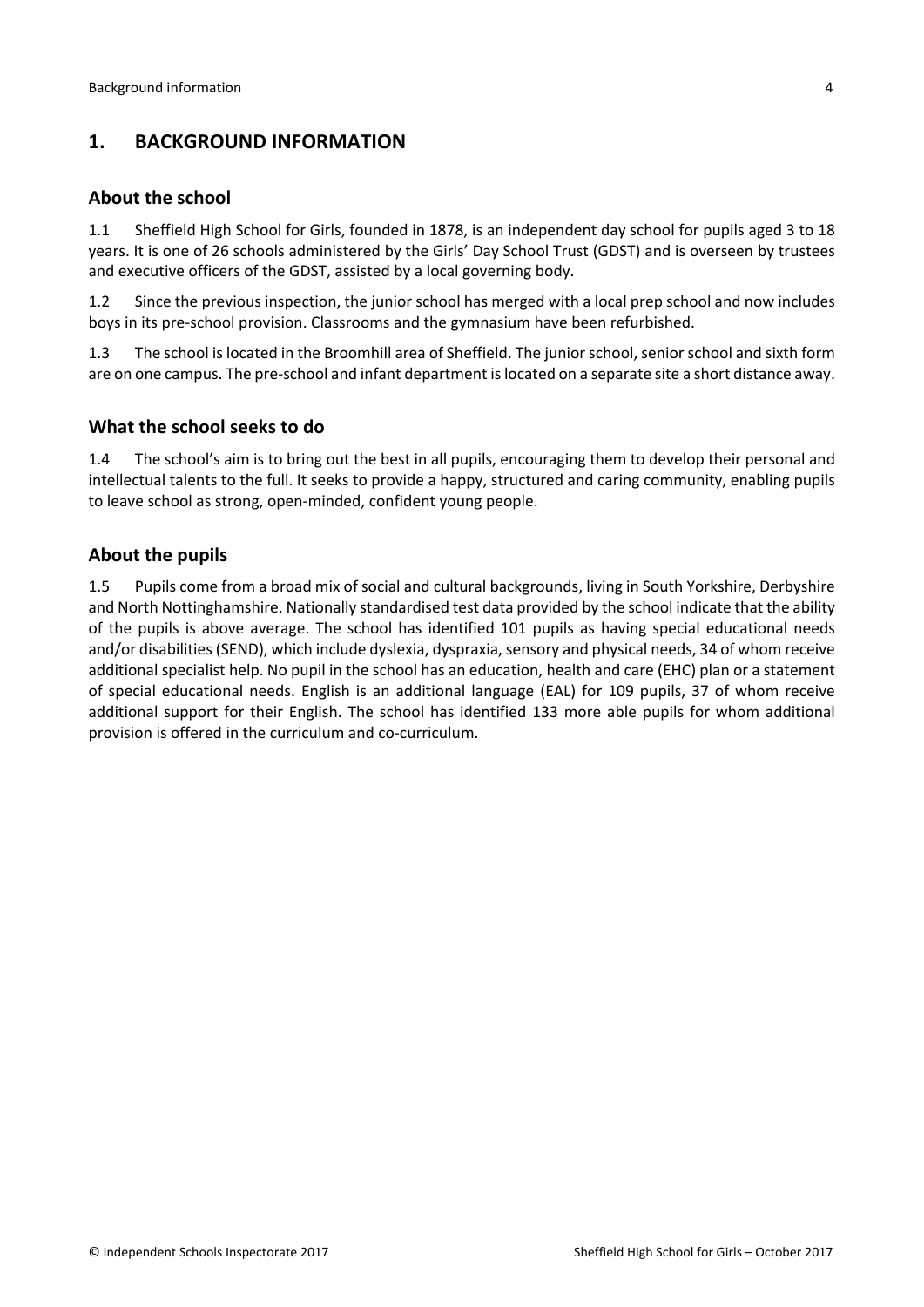#### <span id="page-4-0"></span>**2. REGULATORY COMPLIANCE INSPECTION**

#### <span id="page-4-1"></span>**Preface**

The registration authority for independent schools is the Department for Education (DfE), which directs inspection according to a specified frequency or at any time where the DfE has particular concerns about a school. The Independent Schools Inspectorate (ISI) is the body approved by the Secretary of State for the purpose of inspecting schools which are, or whose heads are, in membership of the associations which form the Independent Schools Council (ISC) and reporting on the extent to which they meet the Independent School Standards ('the standards') in the Schedule to the Education (Independent School Standards) Regulations 2014. Accordingly, inspection records whether the school meets each of these standards, which are arranged in eight Parts, each of which is divided into separate paragraphs. The inspection of schools that have early years settings not requiring registration similarly records whether the school complies with key provisions of the Early Years Foundation Stage statutory framework, and for registered settings the full range of the Early Years Foundation Stage provisions is considered. Additionally, the inspection reports on the school's accessibility plan under Schedule 10 of the Equality Act 2010 and the ban on corporal punishment under section 548 of the Education Act 1996. It comments on the progress made by the school in meeting the compliance action points set out in the school's most recent statutory inspection.

All association independent schools will have an inspection within three yearsfrom April 2016, in accordance with the Framework and DfE requirements. The inspection may be of COMPLIANCE ONLY or a combined inspection of EDUCATIONAL QUALITY AND COMPLIANCE depending on a number of factors, including findings from their most recent inspection. Schools judged not to meet the standards may also be subject to a progress monitoring visit before their next routine inspection. The progress monitoring visit will judge whether the school has taken the necessary action to meet any un-met standards identified at their previous inspection.

The inspection was also carried out under the arrangements of the ISC Associations for the maintenance and improvement of the quality of their membership.

**This is a COMPLIANCE ONLY inspection and as such reports only on the school's compliance with the standards.** The standards represent minimum requirements and judgements are given either as **met** or as **not met**. All schools are required to meet all the standards applicable to them. Where the minimum requirements are not met, this is clearly indicated in the relevant section of the report and the school is required to take the actions specified.

Inspections do not include matters that are outside of the regulatory framework described above, such as: an exhaustive health and safety audit; compliance with data protection requirements; an in-depth examination of the structural condition of the school, its services or other physical features; contractual arrangements with parents; an investigation of the financial viability of the school or its accounting procedures.

Inspectors may be aware of individual safeguarding concerns, allegations and complaints as part of the inspection process. Such matters will not usually be referred to specifically in published reports in this document but will have been considered by the team in reaching its judgements.

Links to the full regulations and requirements can be found here: The Education [\(Independent](http://www.legislation.gov.uk/uksi/2014/3283/contents/made) School Standards) [Regulations](http://www.legislation.gov.uk/uksi/2014/3283/contents/made) 2014, Early Years Foundation Stage Statutory [Framework.](https://www.gov.uk/government/publications/early-years-foundation-stage-framework--2)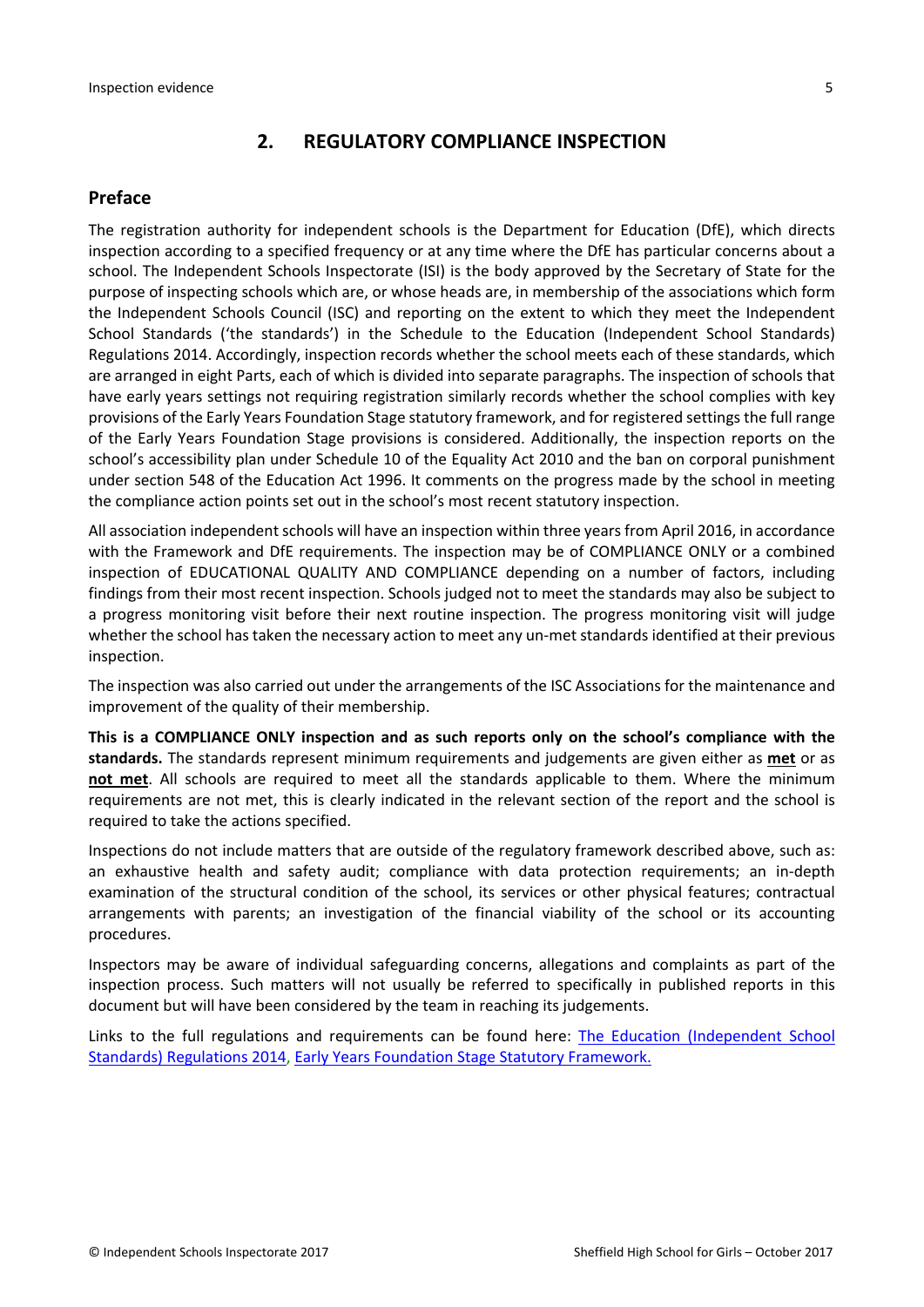## <span id="page-5-0"></span>**Key Findings**

2.1 The school meets the standards in the schedule to the Education (Independent School Standards) Regulations 2014, and relevant requirements of the statutory framework for the Early Years Foundation Stage, and associated requirements, and no further action is required as a result of this inspection.

## <span id="page-5-1"></span>**PART 1 – Quality of education provided**

2.2 In the junior school, the school uses its own framework to determine attainment, instead of the national framework.

2.3 At GCSE in the years 2013 to 2016, performance has been above the national average for maintained schools.

2.4 In the sixth form, A-level results in the years 2013 to 2016 have been above the national average for sixth formers in maintained schools.

2.5 The curriculum is documented, supported by appropriate plans and schemes of work for the pupils and covers the required breadth of material. The teaching enables pupils to make good progress, encompasses effective behaviour management and issupported by suitable resources. A suitable framework for the assessment of pupils' performance is in place.

#### **2.6 The standards relating to the quality of education [paragraphs 1–4] are met.**

#### <span id="page-5-2"></span>**PART 2 – Spiritual, moral, social and cultural development of pupils**

2.7 Principles and values are actively promoted which facilitate the personal development of pupils as responsible, tolerant, law-abiding citizens.

**2.8 The standard relating to spiritual, moral, social and cultural development [paragraph 5] is met.**

#### <span id="page-5-3"></span>**PART 3 – Welfare, health and safety of pupils**

2.9 Arrangements are made to safeguard and promote the welfare of pupils by meansthat pay due regard to current statutory guidance; good behaviour is promoted; bullying is prevented so far as reasonably practicable; health and safety requirements are met, including those relating to fire safety; provision is made for first aid. Pupils are properly supervised; admission and attendance registers are maintained, as required, and there is a strategic approach to risk assessment. A disability access plan is in place.

**2.10 The standardsrelating to welfare, health and safety [paragraphs 6–16], the requirement of Schedule** 10 of the Equality Act 2010, and the ban on corporal punishment under section 548 of the Education Act **1996 are met.**

## <span id="page-5-4"></span>**PART 4 – Suitability of staff, supply staff, and proprietors**

2.11 The school makes appropriate checks to ensure the suitability of staff, supply staff, and proprietors and a register is kept as required.

**2.12 The standards relating to the suitability of those in contact with pupils at the school [paragraphs 17–21] are met.**

#### <span id="page-5-5"></span>**PART 5 – Premises of and accommodation at schools**

2.13 Suitable toilet, changing and showering facilities for pupils and appropriate accommodation for their medical and therapy needs are provided. The premises are maintained to a standard commensurate with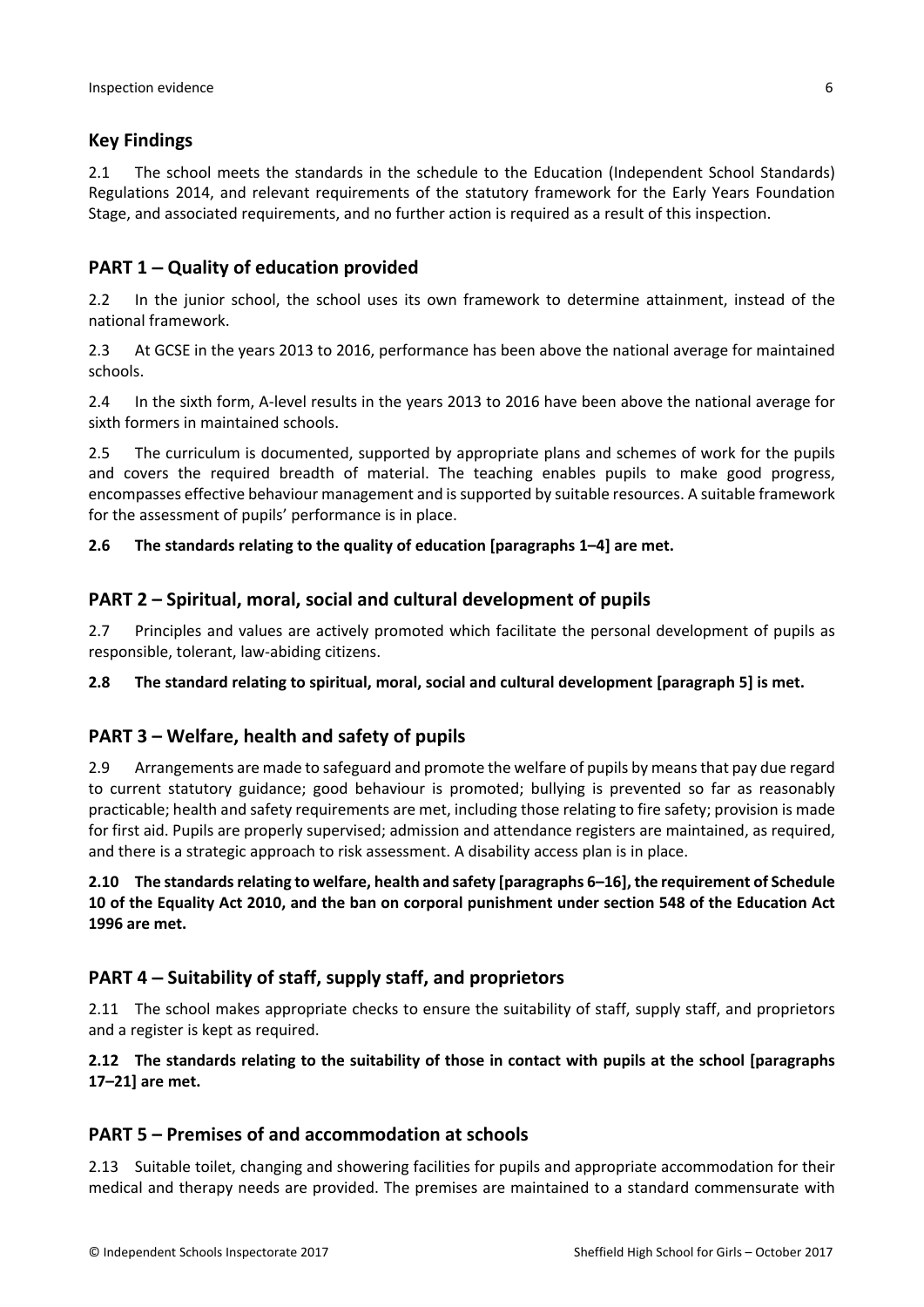health and safety; acoustics and lighting are appropriate; water provision is adequate. Suitable outdoorspace is provided for physical education and outdoor play.

#### **2.14 The standards relating to the premises and accommodation [paragraphs 22–31] are met.**

### <span id="page-6-0"></span>**PART 6 – Provision of information**

2.15 A range of information is variously published, provided or made available to parents, inspectors and the Department for Education. These include details about the proprietor, the ethos of the school and the curriculum, and of the school's arrangements for admission, behaviour and exclusions, bullying, health and safety, first aid, details of the complaints procedure, and the number of complaints registered under the formal procedure during the preceding school year, and the provision for those with education, health and care plans or English as an additional language. They also include particulars of the school's academic performance during the preceding school year, and its results in public examinations, inspection reports and (for parents only) a report at least annually of their own child's progress. The safeguarding policy is posted on the school's website.

#### **2.16 The standard relating to the provision of information [paragraph 32] is met.**

#### <span id="page-6-1"></span>**PART 7 – Manner in which complaints are handled**

2.17 Parental complaints, if any, are handled effectively through a three-stage process, (informal, formal and a hearing before a panel of three, one of whom is independent of the school). Each stage has clear time scales, and at the third stage the panel can make findings and recommendations which are communicated to the complainant. Records are kept appropriately, including of any action taken, whether or not a complaint is successful.

#### **2.18 The standard relating to the handling of complaints [paragraph 33] is met.**

#### <span id="page-6-2"></span>**PART 8 – Quality of leadership in and management of schools**

2.19 The proprietor ensures that the leadership and management demonstrate good skills and knowledge, and fulfil their responsibilities effectively, so that the other standards are consistently met and they actively promote the well-being of the pupils.

#### **2.20 The standard relating to leadership and management of the school [paragraph 34] is met.**